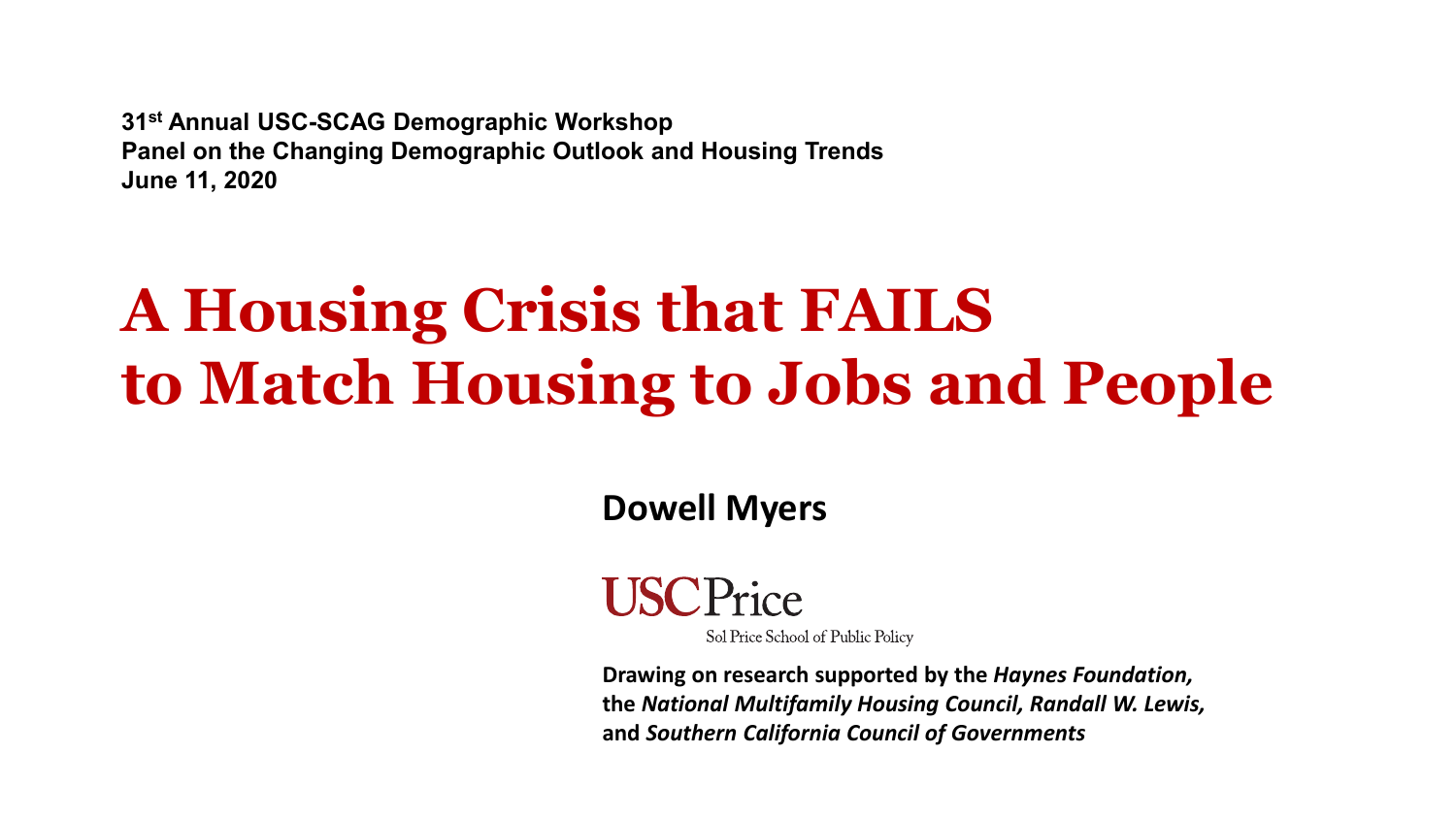## **Themes Addressed**

- 1. Where did the *housing crisis* come from? So many interconnections and misperceptions
- 2. Are we building *too many apartments?* See the facts
- 3. Learning from *housing demography –* details of how people connect to housing over time
- 4. How does *housing shortage* exert its effects? Reversed **filtering** process, gentrification, and cannibalized low-income housing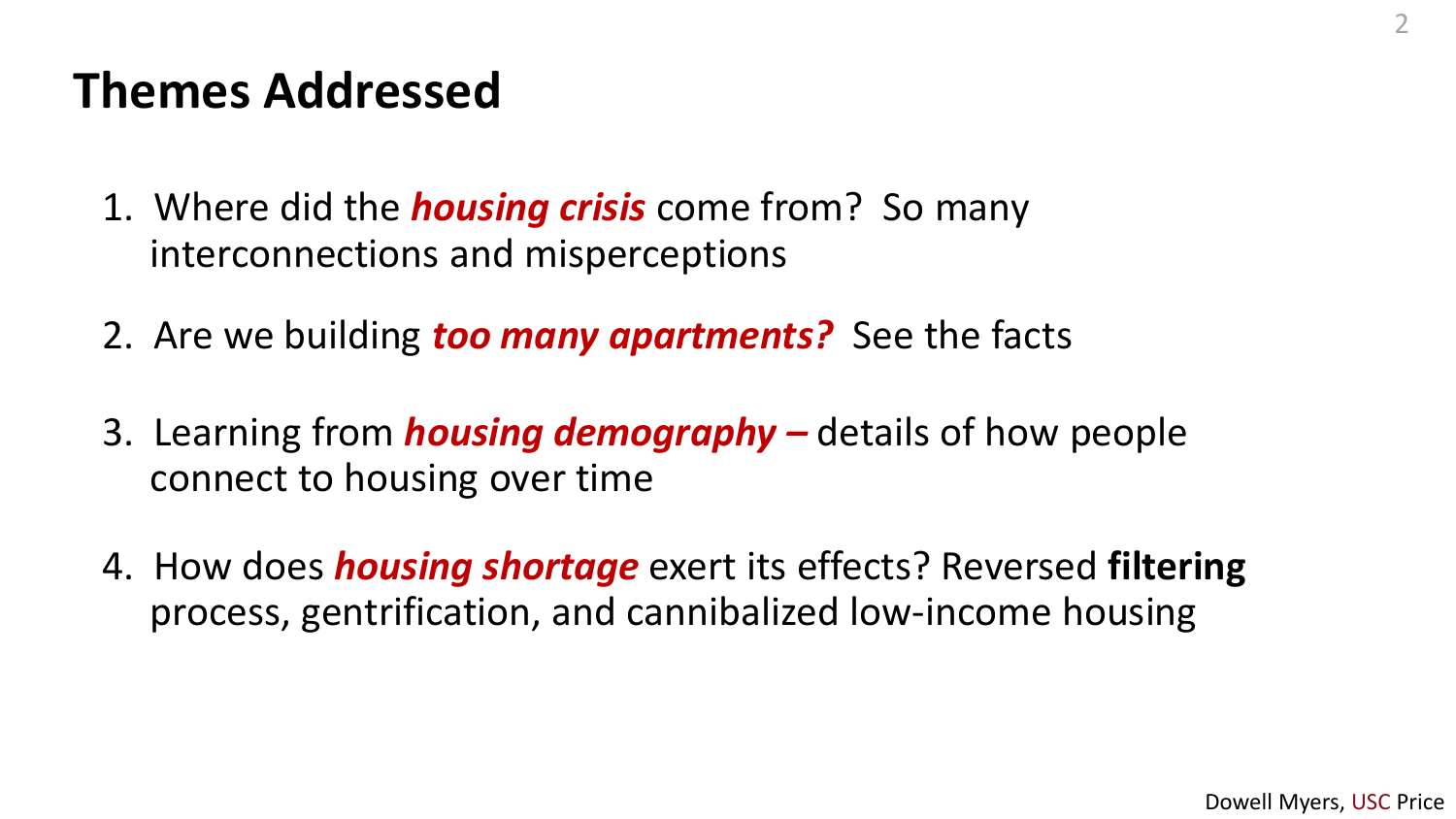# *Where did the Housing crisis come from?*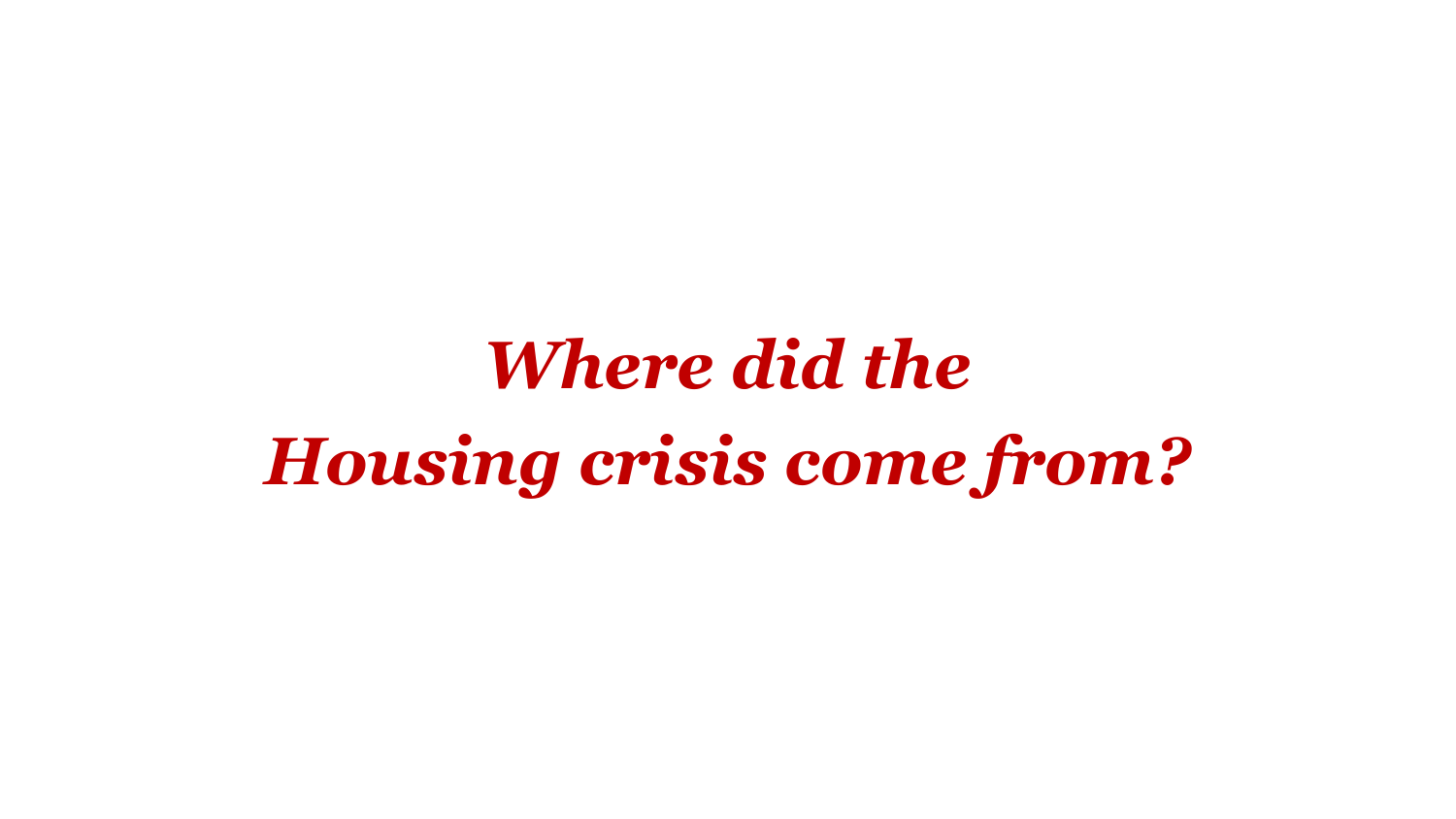#### **When Growing Rental Demand Meets Limited Housing Supply** 4

**Conceptual Diagram for Explaining the Rental Housing Shortage**

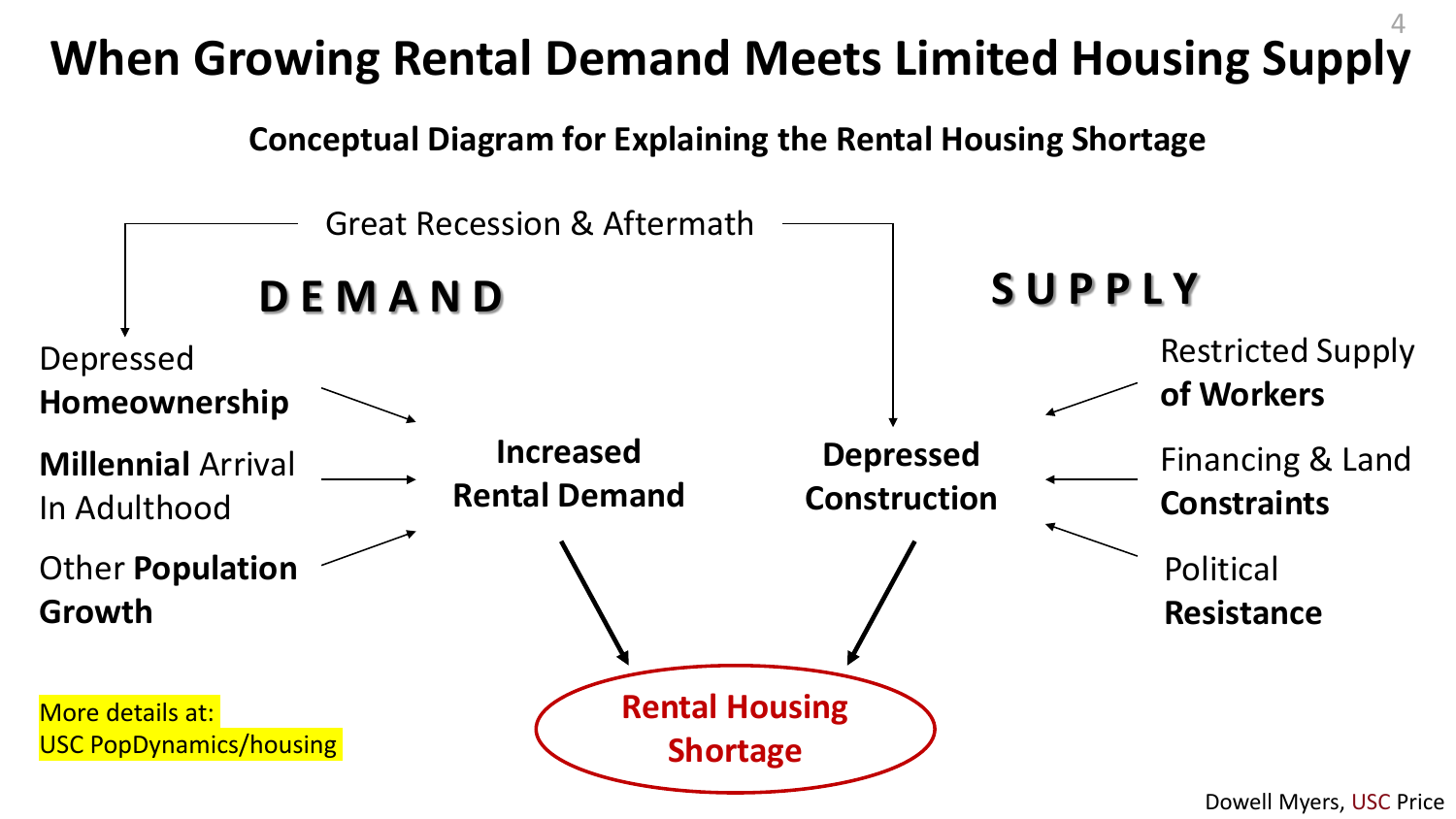*Are we building too many apartments?*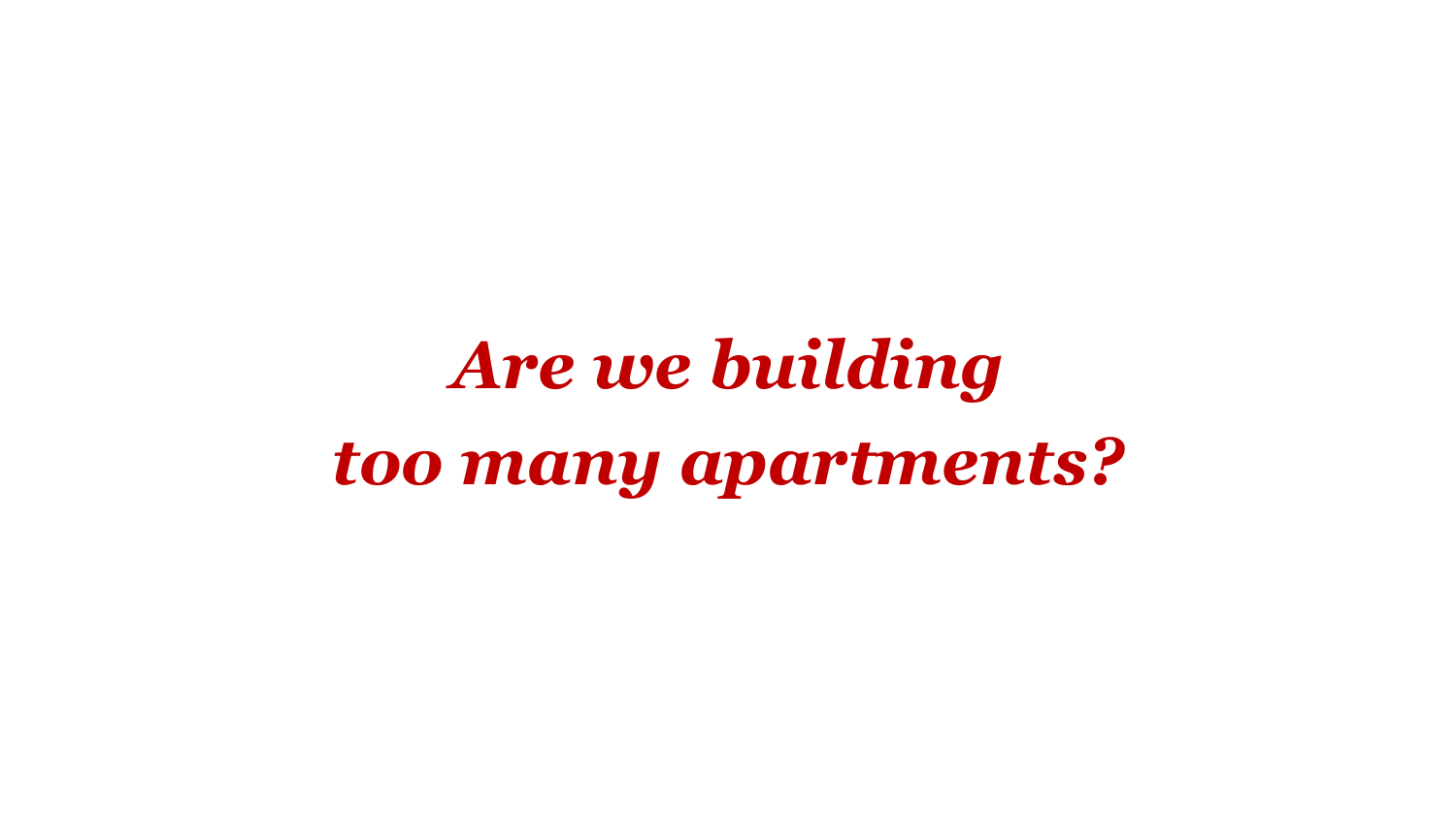## California Building Trends

so what's the right perspective — just today? Or the last 10 years……

or back to the good old days in the 1960s,

full of white-picket-fence, single-family development?

How many apartments are really normal to be building?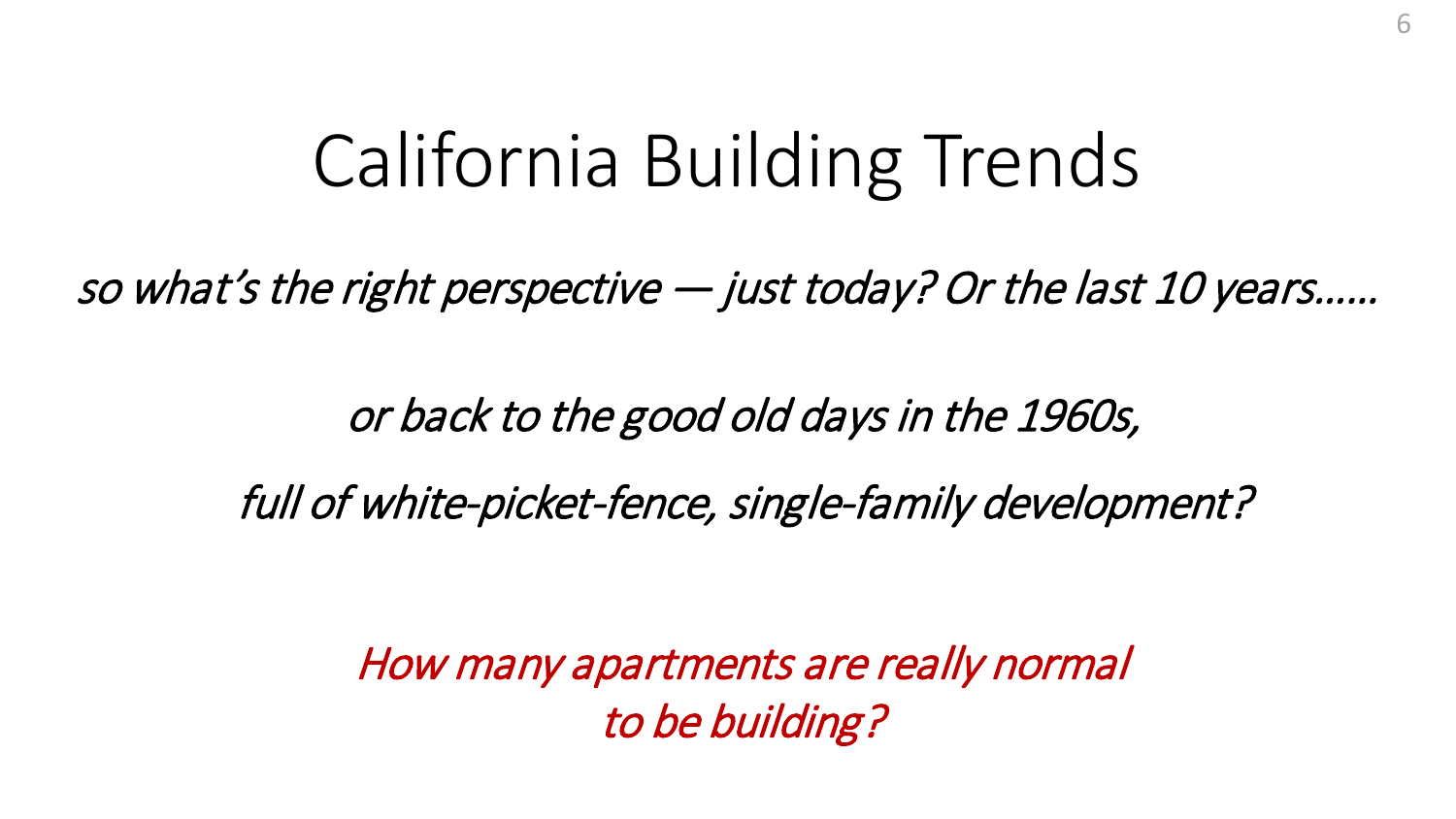

Dowell Myers, USC Price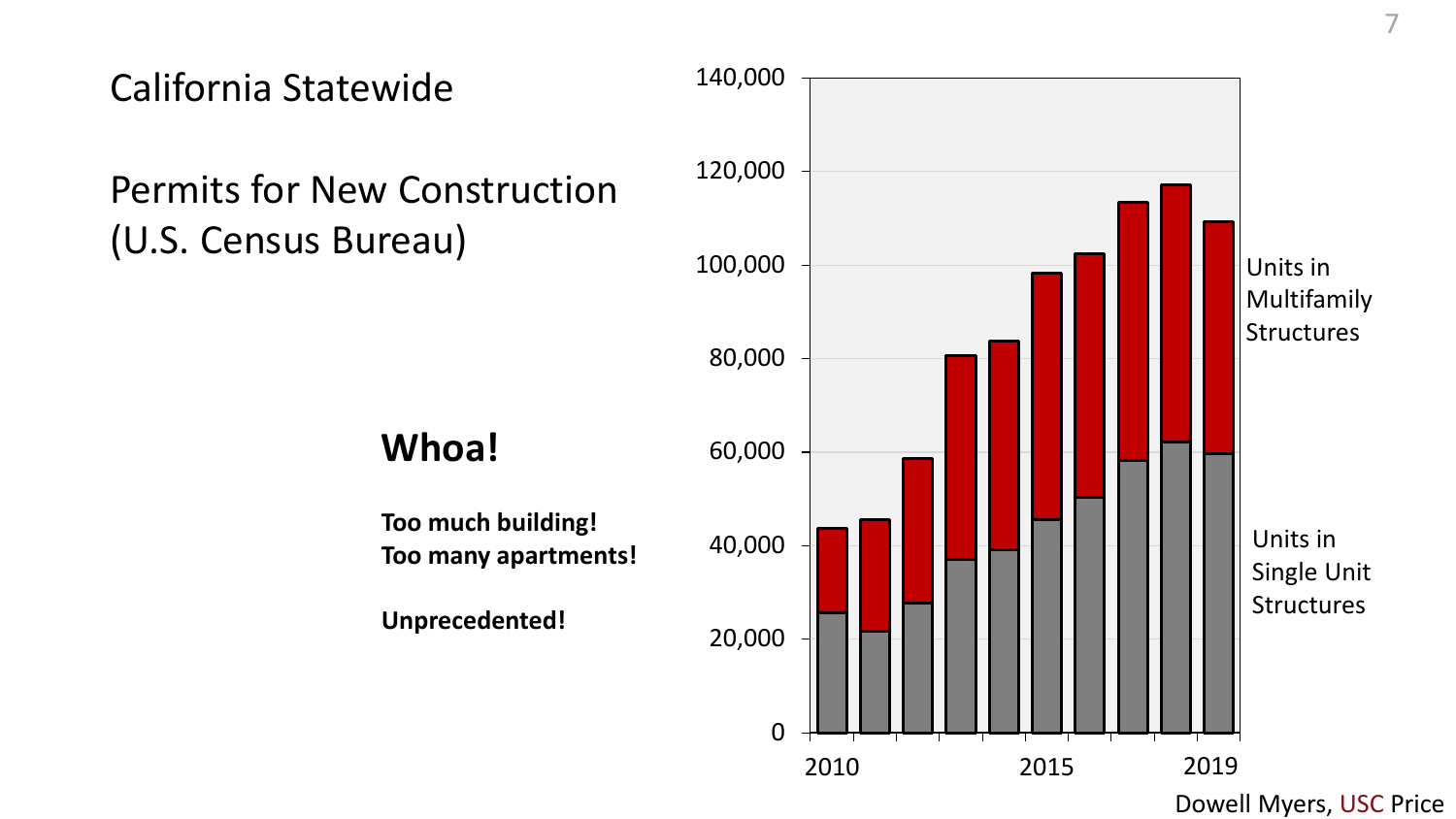



Units in Single Unit Structures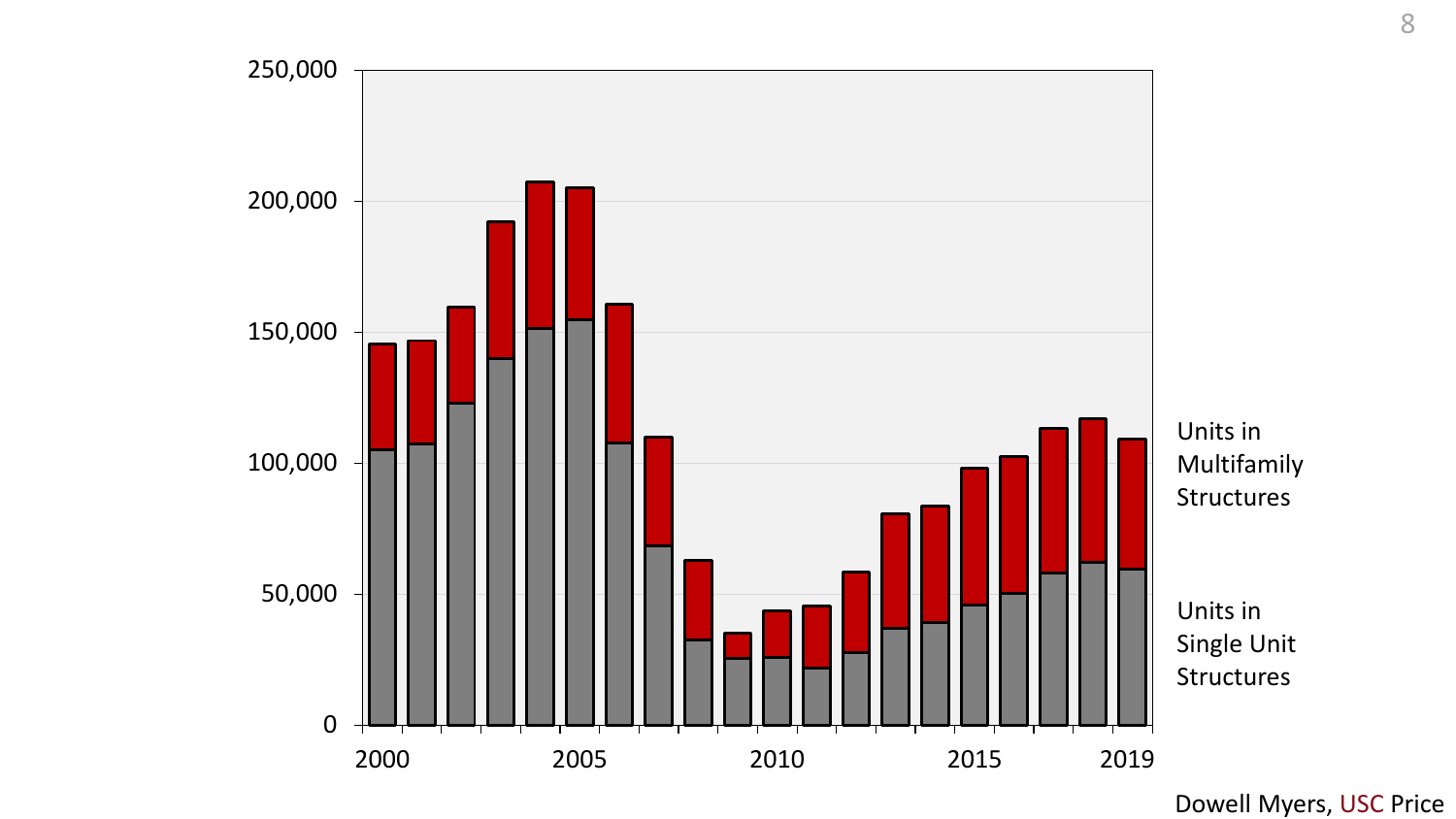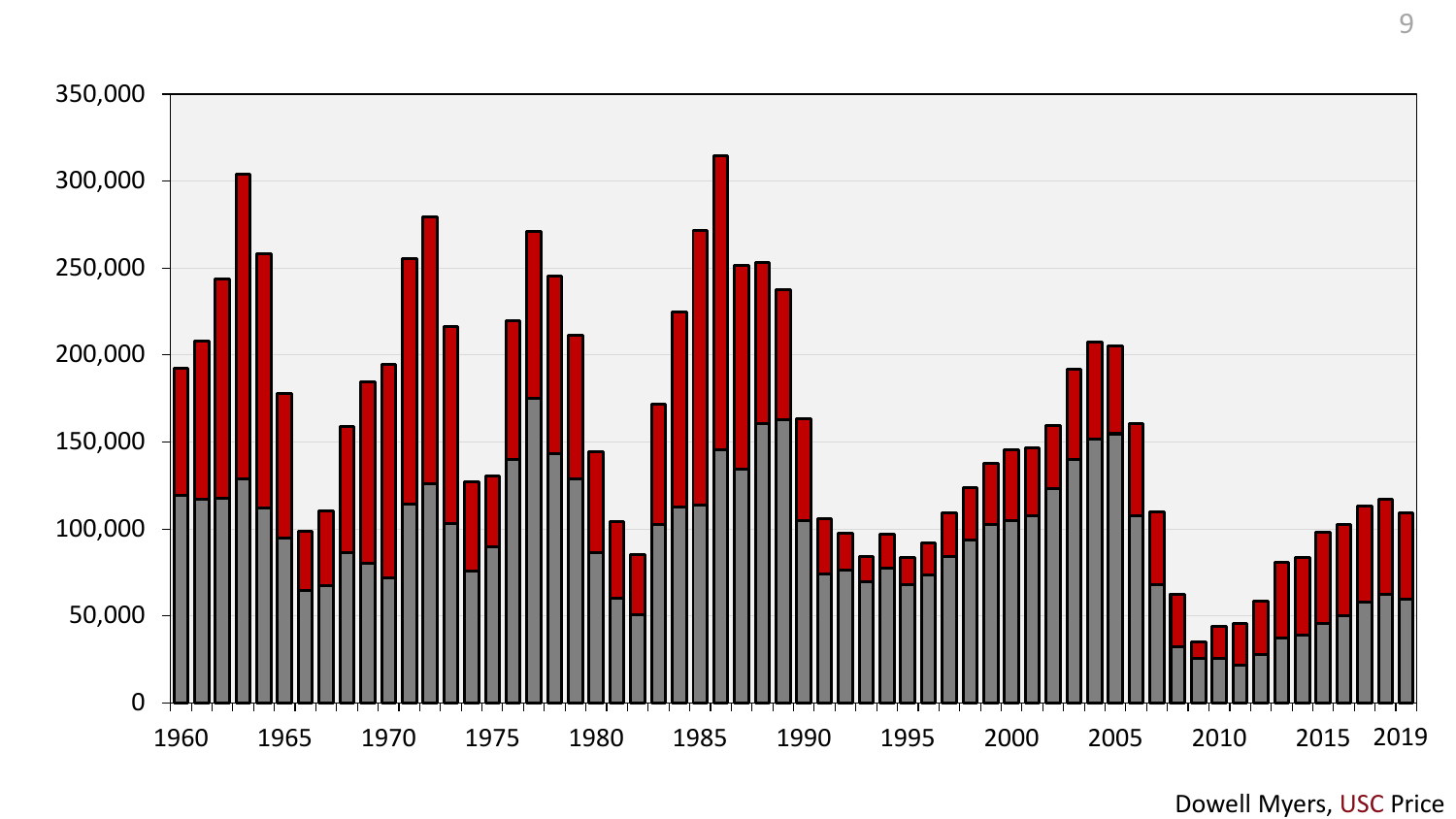Percent Multifamily of Permits for New Construction is *Normally Nearly 50%* in California Each Decade

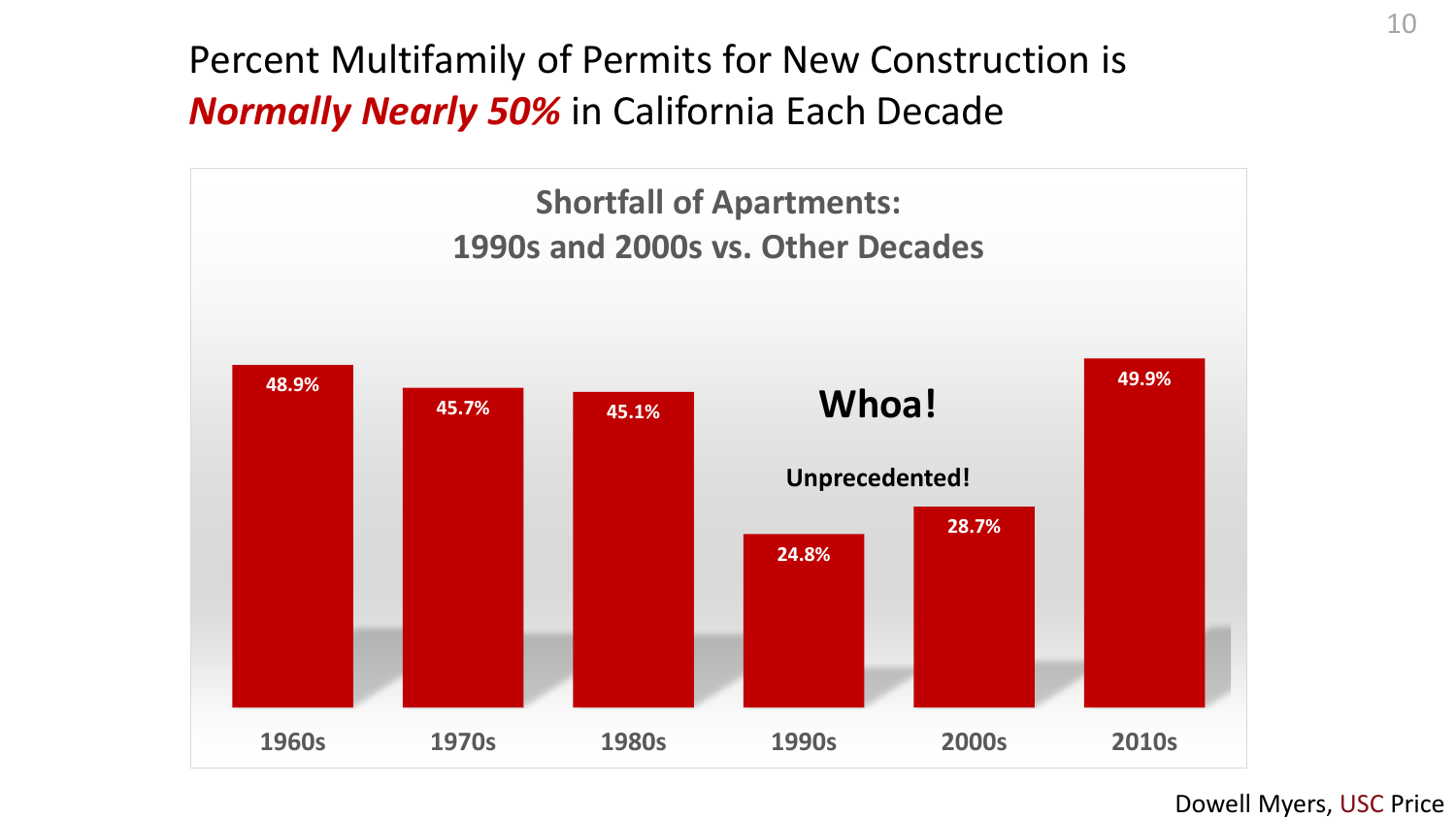#### **Strong Relations Between New Construction and Job Growth**  *Disrupted in the* **Recovery Decade Compared to Earlier**



length of years; Job growth per year (%) = (end year jobs – start year jobs) / start year jobs x 100 / length of years *Sources:* U.S. Census Bureau's Building Permits Survey; Bureau of Economic Analysis (BEA)'s Employment Data; Decennial Census and American Community Survey IPUMS Microdata Files.

11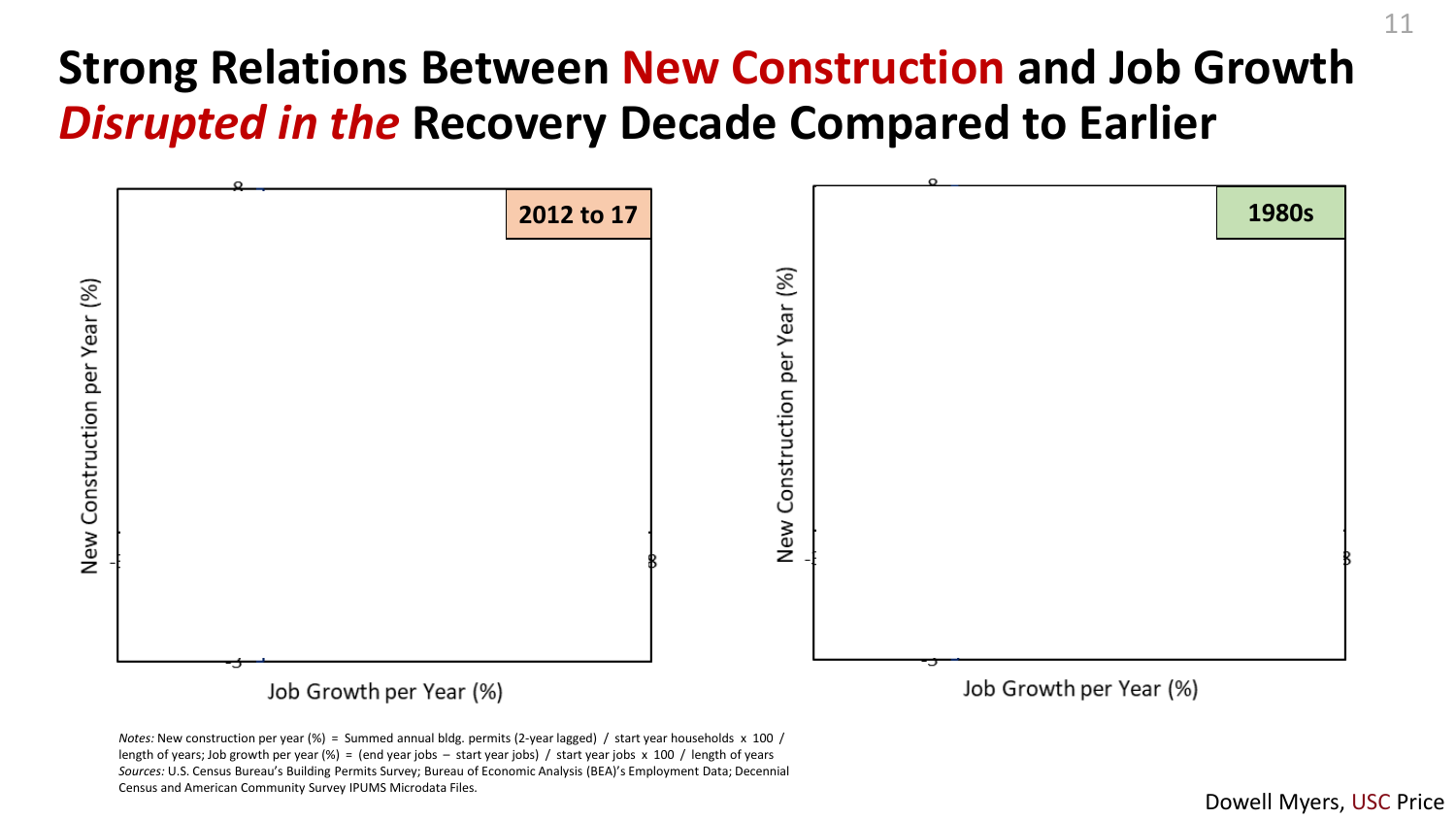#### **Growth by Age in California: Then and Now**



2010-2030



*Sources: Dowell Myers, Census Bureau decennial census of 1990 and 2010, and CA DOF 2017 vintage projections*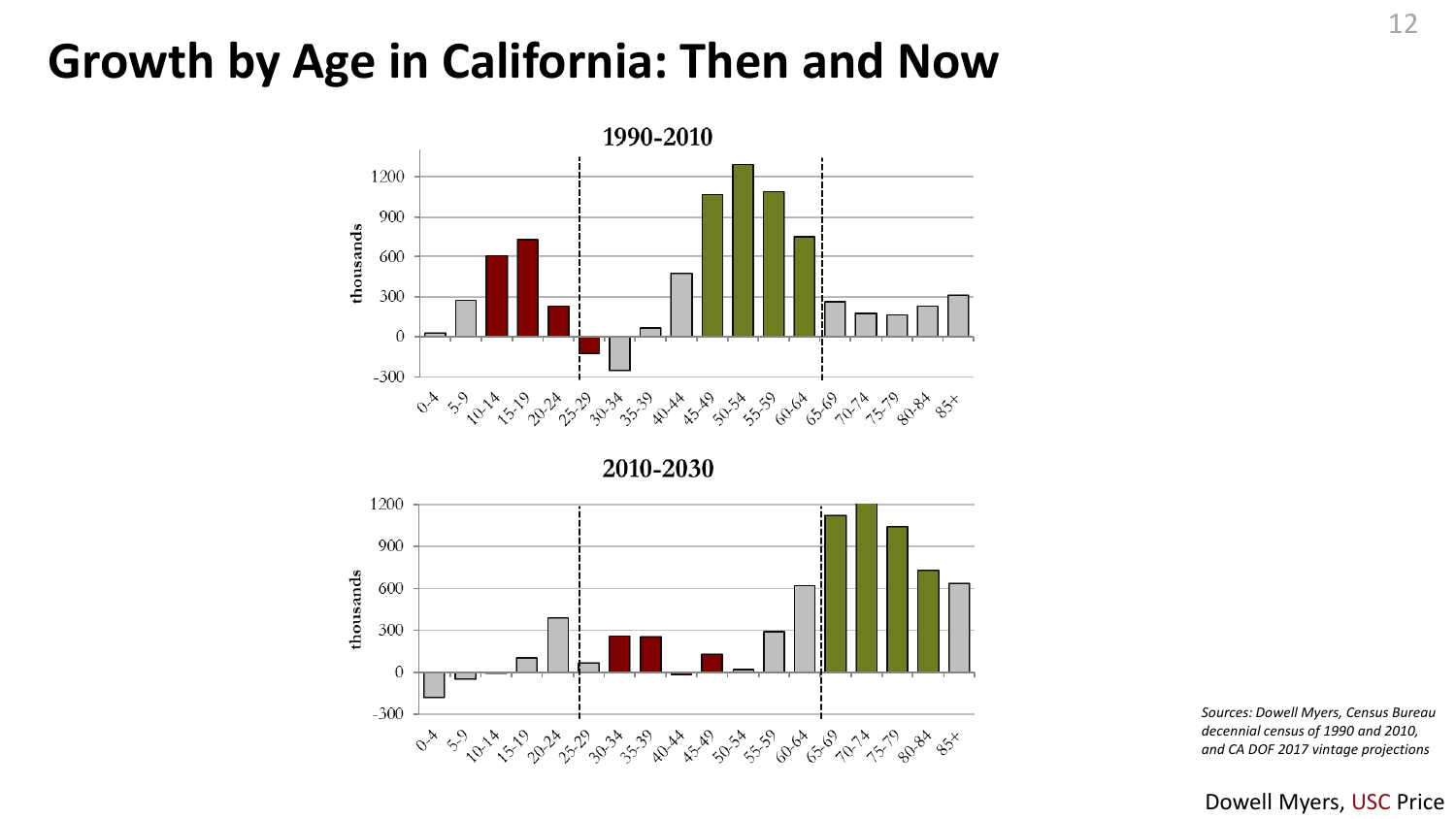# *How does housing shortage exert its effects?*

# *(OR How does the shortage get resolved?)*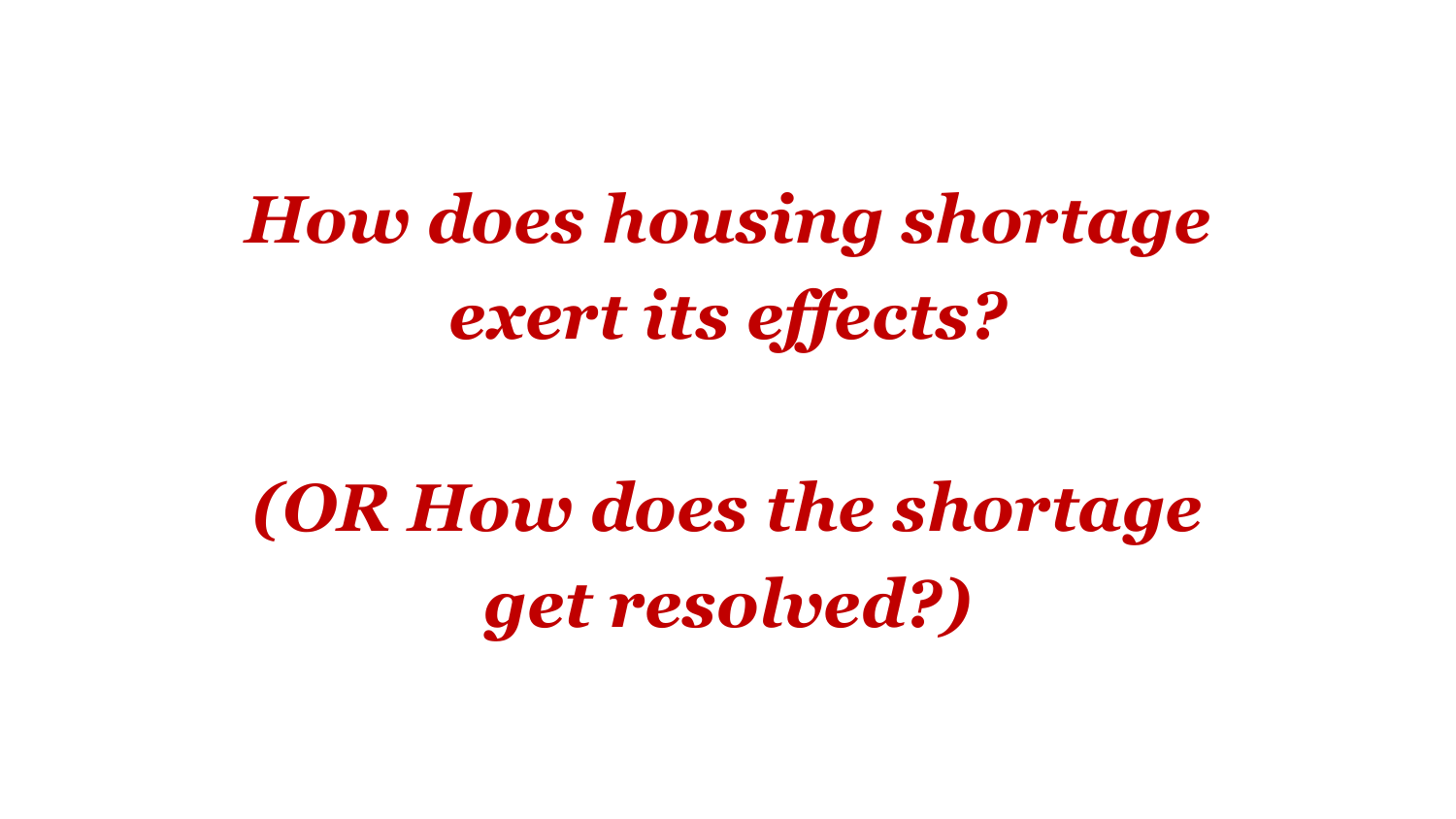## **Definition of Filtering and its Importance**

HUD declares filtering is the traditional means of creating *Naturally Occurring Affordable Housing (NOAH)* for lower-income families in the United States (HUD 2016).

Over time properties obsolesce and are made less competitive, commanding lower rents, and provided housing for lower-income renters. Filtering of apartments is vital to meeting the nation's low-income housing needs, but its *effectiveness may vary decade to decade*.

*Filtering requires a surplus supply* if this favorable sorting is going to work. Without enough supply to support job growth and aging retirees, *housing cannibals are set loose*, leading to *gentrification* and a *reversal of filtering*.

We can test that hypothesis by *tracking the growth of low-income occupancy* in each decade, using a sample of the 100 largest metro areas over four decades.

(Details: search NMHC Filtering Study 2020)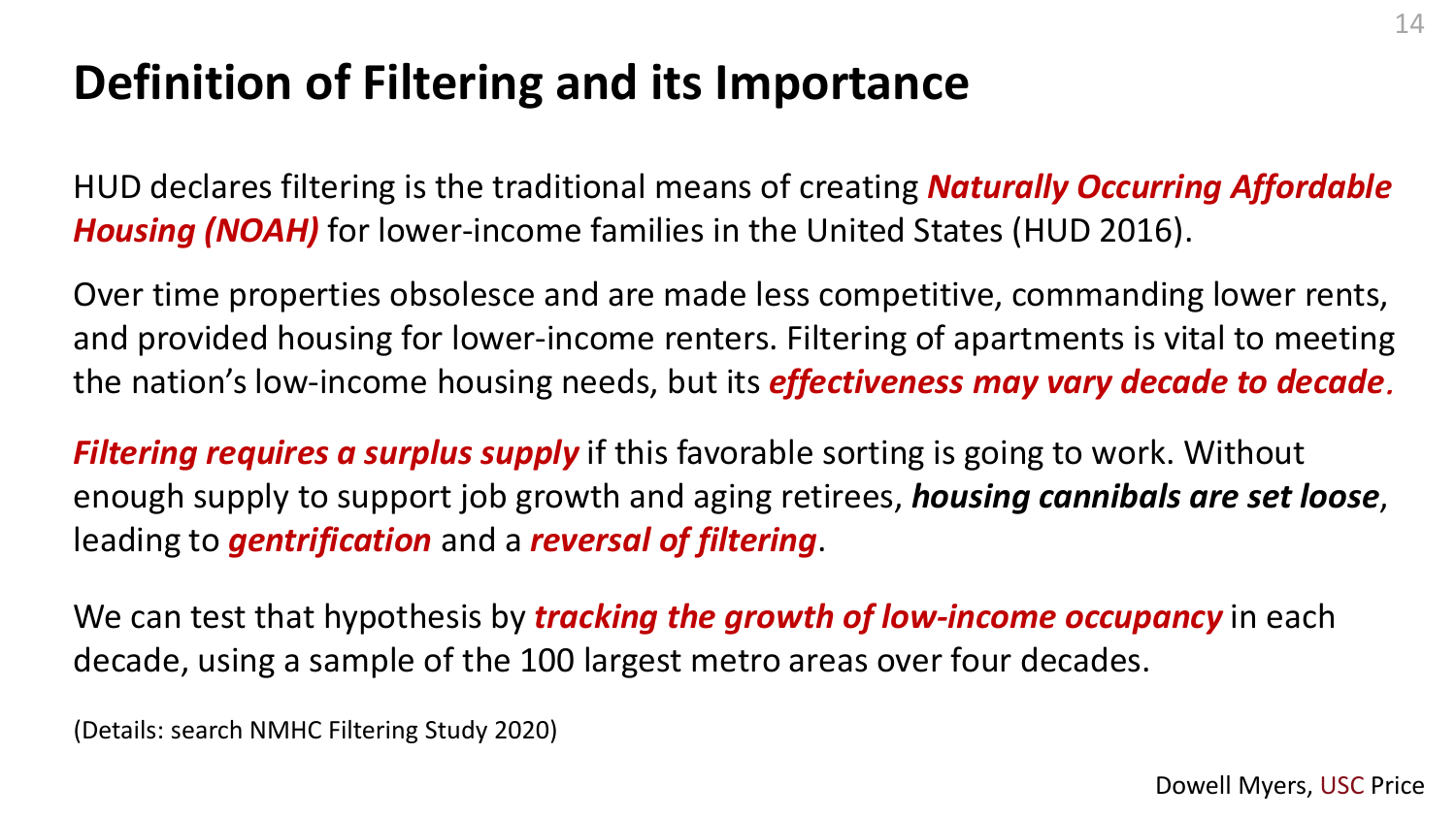#### **Shortage Breeds** *Downward Raiding and Cannibalization*

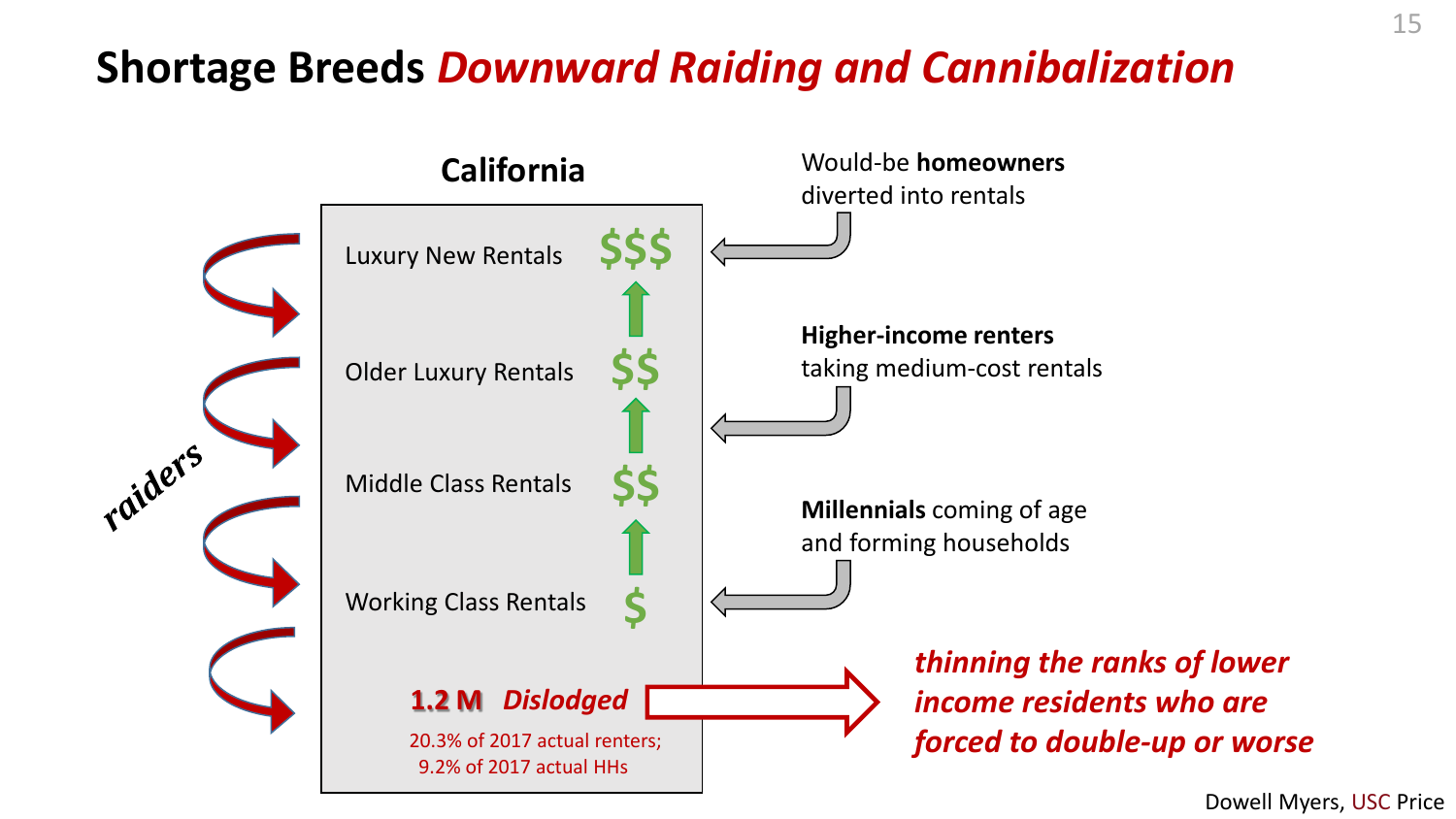#### **Tracking the** *Rising Share Low-Income* **in Apartments**

**Percent (%) Low-income Tenants in Apartments of Each Vintage, As Time Passes**



*Sources:* USC PopDynamics Analysis of 100 largest metro areas, based on 1980, 1990, and 2000 Decennial Census and 2006 through 2018 ACS IPUMS Files.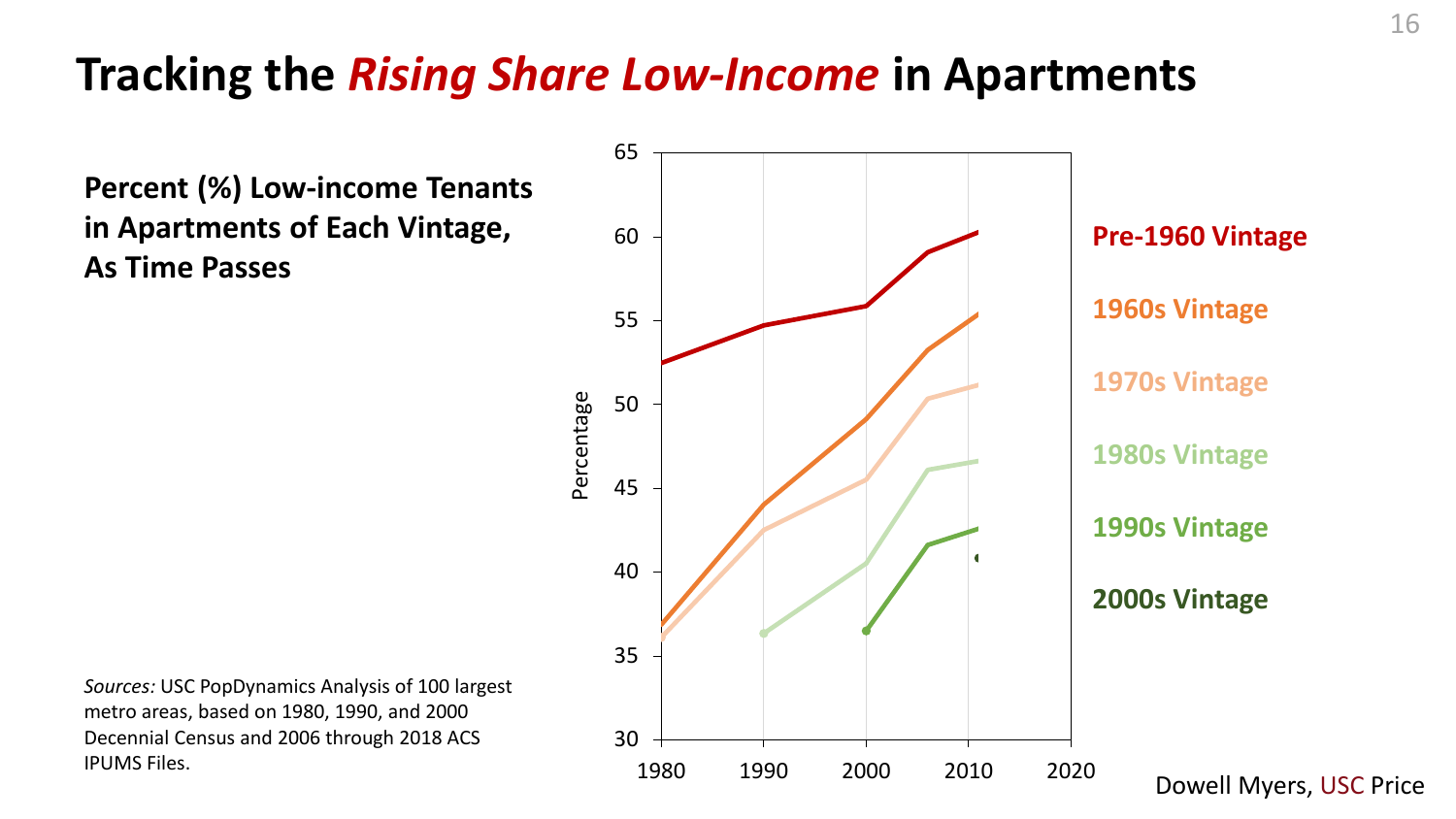#### **Filtering in Apartments with** *Positive Gains* **in 1980s, 1990s, and 2000s, but** *Widespread Reversal* **in Recovery Decade**

**Annualized Percentage Point Change in Low-income (<50% AMI) Share of Apartment Units, New Units Not Included, U.S. and CA Metros**

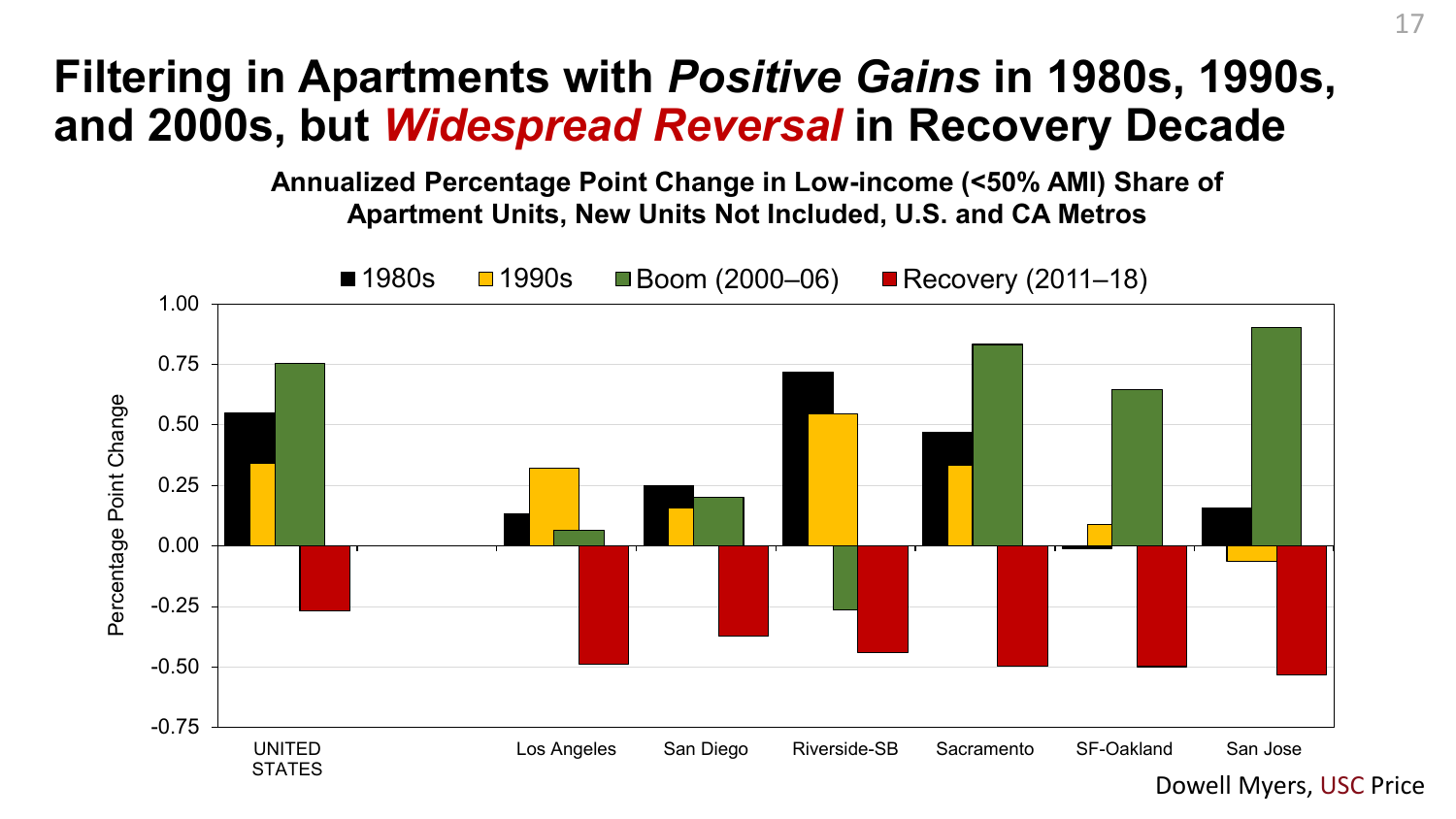#### **Persistent or Growing** *Racial Disparities* **in SCAG Region**



#### **Percent Excess Rent Burden (30+% of Income) Percent Homeowners of Households**

*Sources:* JungHo Park analysis; USC PopDynamics Analysis based on 2000 Decennial Census and 2006, 2012, and 2018 ACS IPUMS Files. Dowell Myers, USC Price



18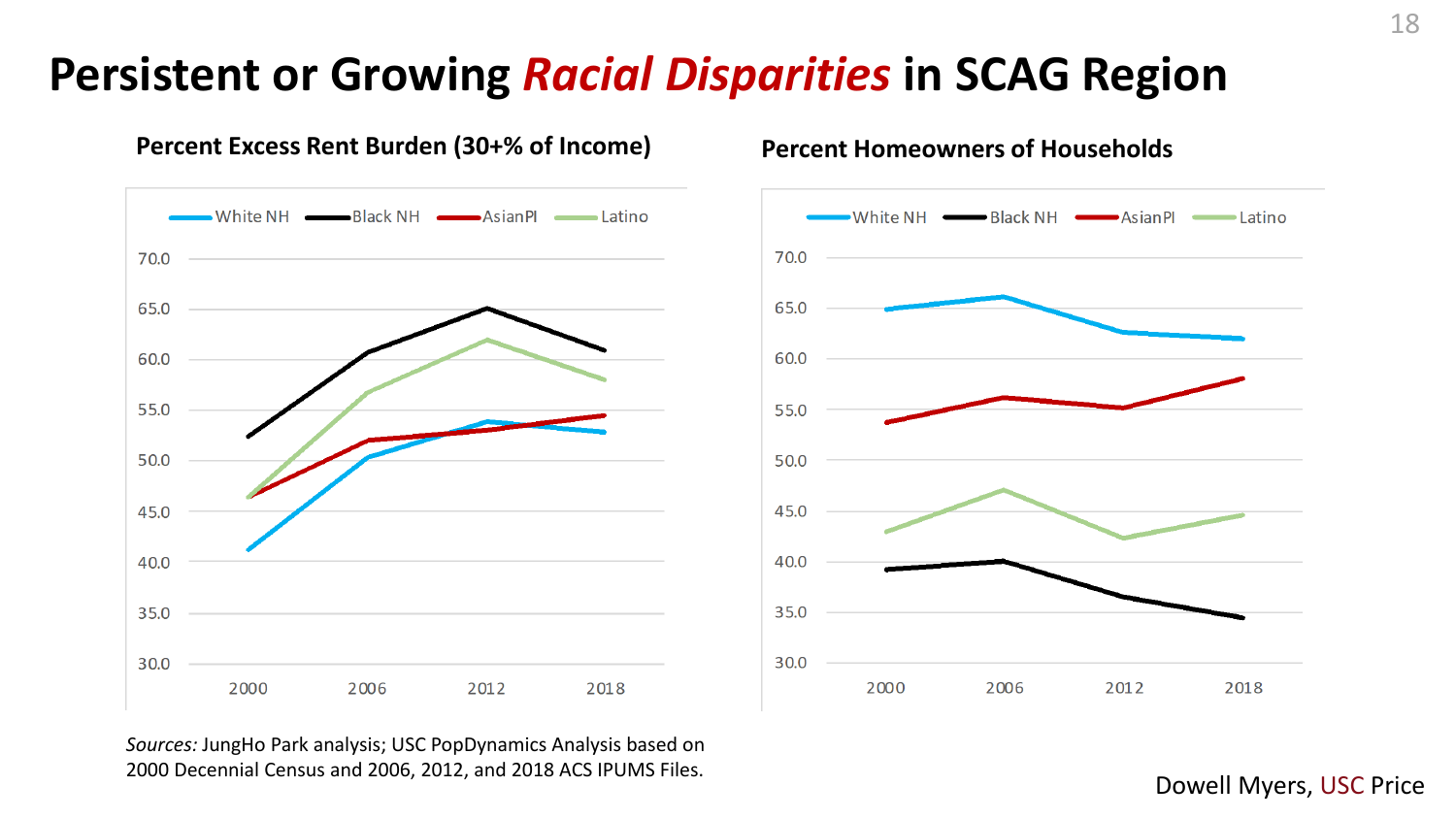## **Conclusion**

- Current peak construction is barely the *low point* of previous construction cycles -- truly unprecedented is *the LOST apartment construction* in the 1990s and 2000s, which haunts today's renters
- LONG TERM: Need to use *filtering* to grow *future* opportunities for low-income households by producing more middle-income housing *today*, curbing excess rent burden for everybody
- SHORT TERM:
	- --Need to stop gentrification from raiding low-income housing
	- --Need to get the diverted homeowners OUT of rental competition
	- --Urgent needs of very low-income require subsidies for construction
	- --Priority is to get housing construction *back to normal*